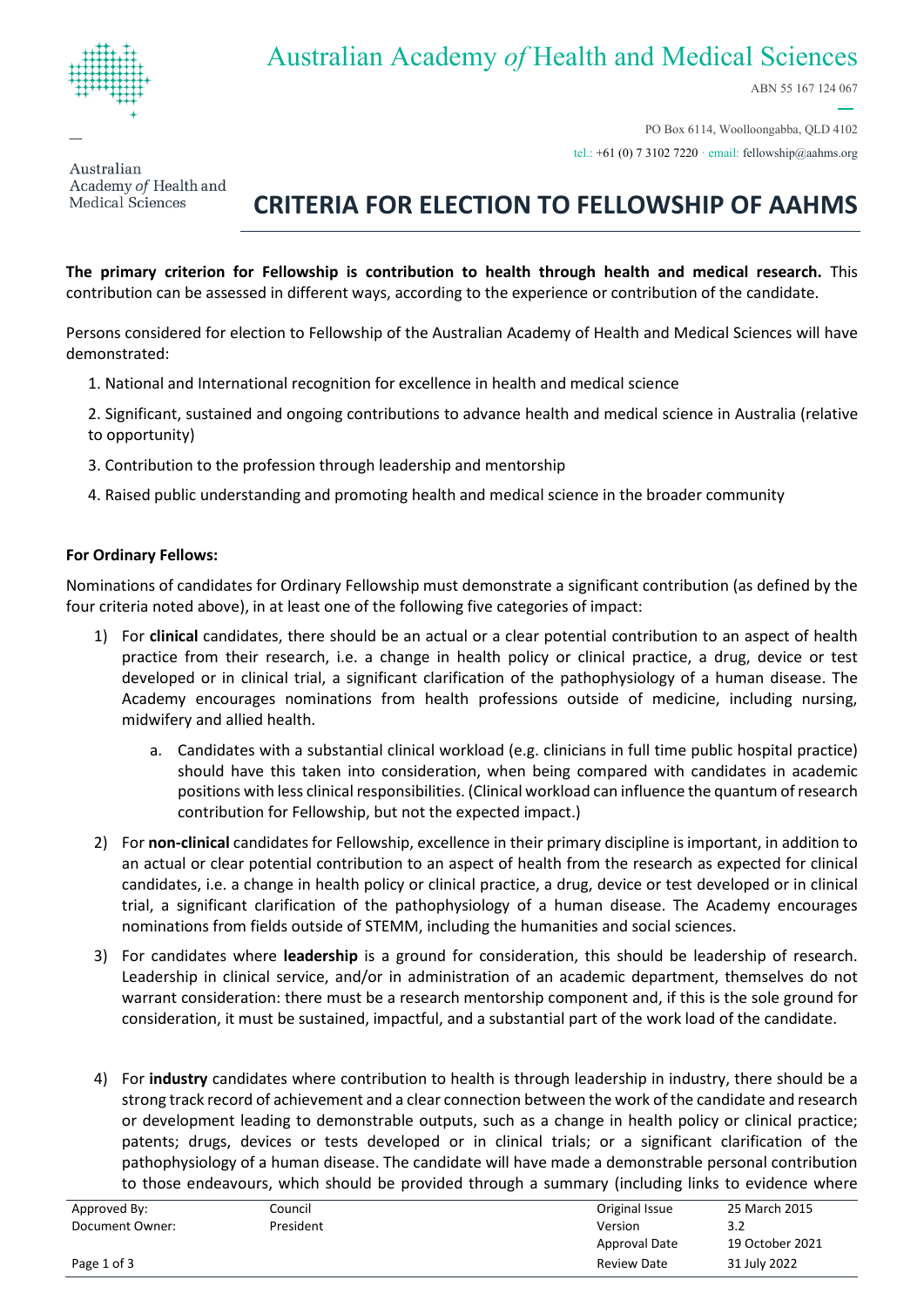available) of their top 5 contributions (or publications). They will usually be based for the majority of their time in industry (e.g. pharma, biotech) though may have moved into industry from another sector. Proposers will need to provide evidence of the candidate's substantial research and/or clinical development experience. Appendix A provides further guidance on this.

- 5) Candidates for **overseas** Fellowship will have made substantial contributions to health and medical sciences in Australia and will be Australian Citizens (or permanent residents if applicable) who at the time of nomination reside outside of Australia, but anticipate this to be on a *temporary* basis (though that may be for a number of years); they must have ongoing collaborations within Australia. Eligibility is restricted to those who:
	- a. are currently active in an aspect of health policy, practice or health and medical research;
	- b. have contributed substantially to Australian health and medical science or the business of the Academy;
	- c. are eligible for Fellowship of the Academy when judged against the published Criteria for Fellowship, in the opinion of the Proposer.

*For individuals located permanently overseas, but with strong connections to Australian, a nomination for Corresponding Fellowship maybe more appropriate (see below).*

Please note that candidates for **all categories** of **Ordinary** Fellowship remain under consideration for three consecutive years (unless they are elected or withdrawn) provided a re-nomination is submitted by the deadline of each nomination round. The Proposer is responsible for confirming the candidate's continuing eligibility for each year the nomination is under consideration and for providing the relevant updated documentation, in liaison with the AAHMS Secretariat.

#### **For Corresponding Fellows:**

A Corresponding Fellow is ineligible for Ordinary Fellowship due to residency status, but will have contributed substantially to Australian health and medical science and/or Academy business – as defined at the beginning of this document. Eligibility is restricted to non-Australian residents, who do not anticipate coming/returning to Australia as a resident. They must be active in an aspect of health policy and/or practice and/or health and medical research at the time of the nomination, and in the opinion of the Proposer, eligible for Fellowship of the Academy when judged against the usual Criteria for Fellowship, bearing in mind their contribution is primarily made from overseas.

#### **For all categories of Fellowship:**

While excellence of contribution to health and medical research is the primary criterion for election, Selection Committees and Council are encouraged to consider the diversity of the Fellowship, including across age, gender, geographical location, ethnicity, Indigeneity and professional discipline – in line with the Academy's Diversity and Inclusion Policy, which provides further detail. Younger candidates should be assessed against the achievements at a comparable age of older candidates, and assessment of their contribution should take account of opportunity and career interruptions.

Fellows of the Academy have skills and resources to contribute to the Academy's tasks including assessing current knowledge, conducting research studies, mentoring, and considering policy issues. Those nominated for Fellowship, in accepting nomination, commit to active participation in the Academy.

| Approved By    | Council   |             | Original Issue 25 March 2015  |
|----------------|-----------|-------------|-------------------------------|
| Document Owner | President | Version 3.2 |                               |
|                |           |             | Approval Date 19 October 2021 |
|                |           |             | Review Date 31 July 2022      |